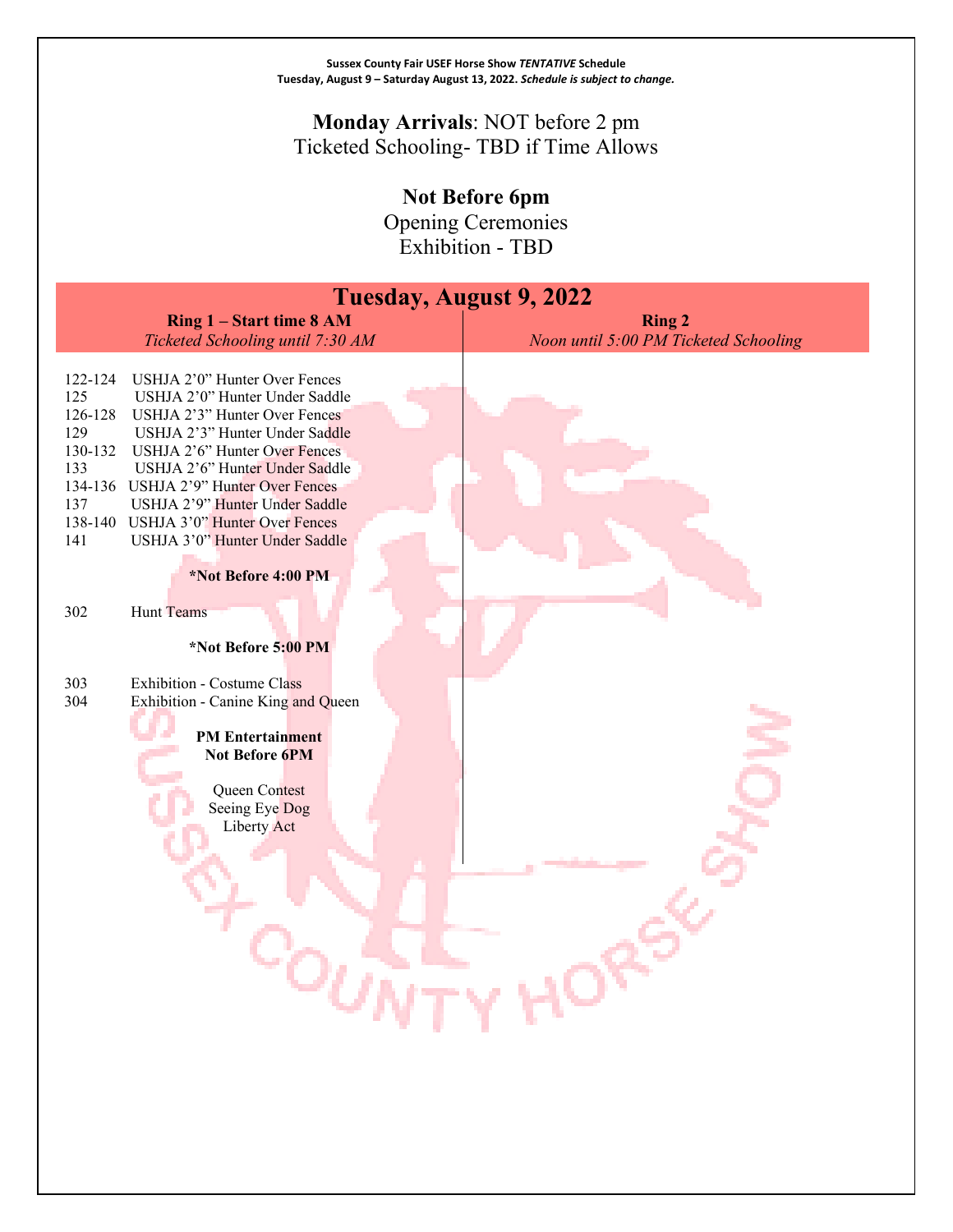## **Wednesday, August 10, 2022**

**Ring 1 – Start time 8 AM**

*Flatwork only until 7:30 AM*

### **Ring 2- Start time 8 AM** USHJA OUTREACH RING *Ticketed Schooling until 7:30 AM*

| $1 - 2$                 | Green Hunter 3'0" Over Fences               |  |  |
|-------------------------|---------------------------------------------|--|--|
| 5.                      | Green Hunter 3'0" Under Saddle              |  |  |
| $6-7$                   | Green Hunter 3'3" Over Fences               |  |  |
| 10                      | Green Hunter 3'3" Under Saddle              |  |  |
| 11-12                   | Green Hunter 3'6" Over Fences               |  |  |
| 15                      | Green Hunter 3'6" Under Saddle              |  |  |
| $16-17$                 | Green Hunter 3'9" Over Fences               |  |  |
| 20                      | Green Hunter 3'9" Under Saddle              |  |  |
| 21-22                   | Performance Hunter 3'3" Over Fences         |  |  |
| 25                      | Performance Hunter 3'3" Under Saddle        |  |  |
| 26-27                   | Performance Hunter 3'6" Over Fences         |  |  |
| 30                      | Performance Hunter 3'6" Under Saddle        |  |  |
| 31-32                   | High Performance Hunter Over Fences         |  |  |
| 35                      | High Performance Hunter Under Saddle        |  |  |
| 196                     | National PHA Medal 3'3"                     |  |  |
| 193                     | USHJA 3'3" Hunter Seat Medal                |  |  |
| 194                     | USEF NCEA Junior Hunt Seat Medal 3'3"       |  |  |
| 195                     | M&S Jr/Am Horsemanship Medal 3'3"           |  |  |
| 191                     | National PHA Medal 3'6"                     |  |  |
| 190                     | NJSA/NJPHA Gold Medal 3'6"                  |  |  |
| 200                     | NJPHA Mini Medal 3'0"                       |  |  |
| 201                     | NJHSA Mini Maclay 3'0"                      |  |  |
|                         |                                             |  |  |
| 300                     | \$1,000 JR/AM Horsemanship Challenge        |  |  |
| 301                     | \$2,000 Professional Horsemanship Challenge |  |  |
|                         |                                             |  |  |
| 182                     | \$1,000 2'0" Non-Pro Hunter Derby           |  |  |
| 183                     | $$1,000$ $2'6'$ Non-Pro Derby               |  |  |
|                         |                                             |  |  |
|                         |                                             |  |  |
| <b>PM Entertainment</b> |                                             |  |  |
| Not Before 6:00 PM      |                                             |  |  |

Liberty Act

הוי

|                                                   | 278-280 Outreach TB Hunter 2'0"-2'3" Over Fences     |  |
|---------------------------------------------------|------------------------------------------------------|--|
| 281                                               | Outreach TB Hunter 2'0"-2'3" Under Saddle            |  |
|                                                   | 282-284 Outreach TB Hunter 2'6"-2'9" Over Fences     |  |
| 285                                               | Outreach TB Hunter 2'6"-2'9" Under Saddle            |  |
|                                                   | 266-268 Outreach Modified Sussex Equitation 2'3" O/F |  |
| 269                                               | Outreach Modified Sussex Equitation U/Saddle         |  |
|                                                   | 270-272 Outreach Modified Sussex Hunter 2'3" O/F     |  |
| 273                                               | Outreach Modified Sussex Hunter U/Saddle             |  |
| 242                                               | Outreach Mini Stirrup W-T Equitation                 |  |
| 243                                               | Outreach Mini Stirrup W-T Pleasure                   |  |
| 2.44                                              | Outreach Mini Stirrup W-T Figure 8 - NJPHA           |  |
| 245                                               | <b>Outreach Mini Stirrup Ground Poles</b>            |  |
|                                                   | 246-247 Outreach Mini Stirrup Hunter X-Rails         |  |
| 248                                               | Outreach Mini Stirrup Hunter X-Rails - NJPHA         |  |
| 249                                               | Outreach Mini Stirrup Hunter U/S W-T                 |  |
|                                                   | 274-276 Outreach Cross Rails Hunter                  |  |
| 277                                               | Outreach Cross Rails Hunter Under Saddle             |  |
| 250                                               | Outreach Short Stirrup Equitation W-T                |  |
| 251                                               | Outreach Short Stirrup Equitation W-T-C              |  |
| 252                                               | Outreach Short Stirrup Equitation O/F - NJPHA        |  |
| 253                                               | <b>Outreach Short Stirrup Equitation O/Fences</b>    |  |
| 254-256 Outreach Short Stirrup Hunter Over Fences |                                                      |  |
| 257                                               | Outreach Short Stirrup Hunter Under Saddle           |  |
| 258                                               | Outreach Beginner Rider Equitation W-T               |  |
| 259                                               | Outreach Beginner Rider Equitation W-T-C             |  |
| 260                                               | Outreach Beginner Rider Eq. X-Rails - NJPHA          |  |
| 261                                               | Outreach Beginner Rider Equitation X-Rails           |  |
|                                                   | 262-264 Outreach Beginner Hunter Over Fences         |  |
| 265                                               | Outreach Beginner Hunter Under Saddle                |  |
|                                                   |                                                      |  |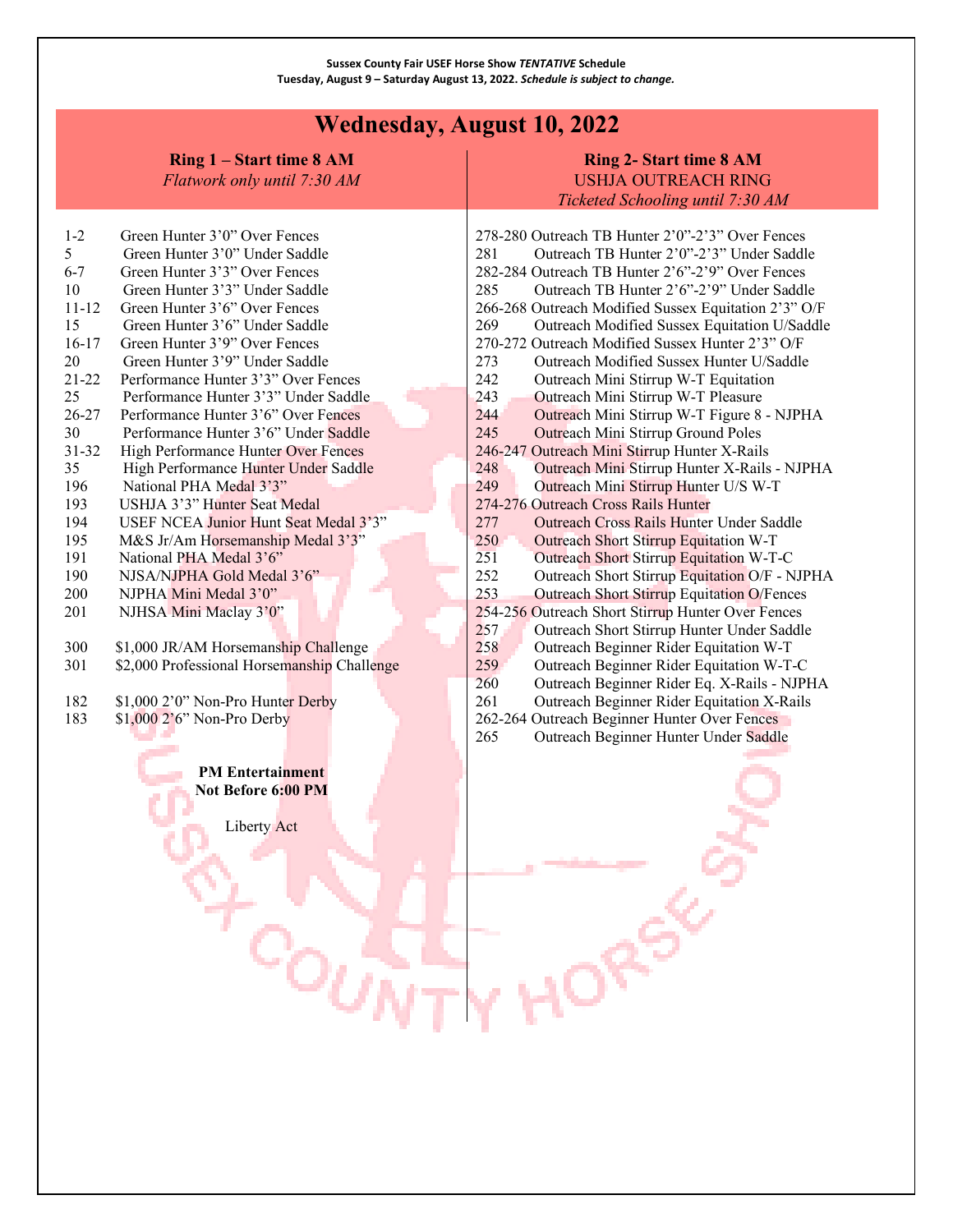# **Thursday, August 11, 2022**

|                                                                                                                                                                                                                                                                                                                                                                                                                                                                                                                                                                                                                                                                                                                                                                                                                                                                                                                                                                                                                 | Ring 1 – Start time 8 AM<br>Schooling until 7:30 AM                                                                                                                                                                                                                                                                                                                                                                                                                                                                                                              | Ring 1 – Start time 8 AM<br>Schooling until 7:30 AM                                                                                                                                                                                                                                                                                                                                      |
|-----------------------------------------------------------------------------------------------------------------------------------------------------------------------------------------------------------------------------------------------------------------------------------------------------------------------------------------------------------------------------------------------------------------------------------------------------------------------------------------------------------------------------------------------------------------------------------------------------------------------------------------------------------------------------------------------------------------------------------------------------------------------------------------------------------------------------------------------------------------------------------------------------------------------------------------------------------------------------------------------------------------|------------------------------------------------------------------------------------------------------------------------------------------------------------------------------------------------------------------------------------------------------------------------------------------------------------------------------------------------------------------------------------------------------------------------------------------------------------------------------------------------------------------------------------------------------------------|------------------------------------------------------------------------------------------------------------------------------------------------------------------------------------------------------------------------------------------------------------------------------------------------------------------------------------------------------------------------------------------|
| Green Hunter 3'0" Over Fences<br>$3-4$<br>Green Hunter 3'3" Over Fences<br>$8-9$<br>Green Hunter 3'6" Over Fences<br>13<br>Green Hunter 3'6" Handy<br>14<br>Green Hunter 3'9" Over Fences<br>18<br>Green Hunter 3'9" Handy<br>19<br>Performance Hunter 3'3" Over Fences<br>23<br>Performance Hunter 3'3" Handy<br>24<br>Performance Hunter 3'6" Over Fences<br>28<br>29<br>Performance Hunter 3'6" Handy<br>High Performance Hunter Over Fences<br>33<br>High Performance Hunter Handy<br>34<br>Small Junior Hunter 3'3" Over Fences<br>36<br>Small Junior Hunter 3'3" O/F (1st Round Classic)<br>37<br>Small Junior Hunter 3'3" Under Saddle<br>40<br>Large Junior Hunter 3'3" Over Fences<br>41<br>Large Junior Hunter 3'3" O/F (1st Round Classic)<br>42<br>Large Junior Hunter 3'3" Under Saddle<br>45<br>Small Junior Hunter 3'6" Over Fences<br>46<br>Small Junior Hunter 3'6" O/F (1st Round Classic)<br>47<br>Small Junior Hunter 3'6" Under Saddle<br>50<br>Large Junior Hunter 3'6" Over Fences<br>51 | 517 Branchville Hunter 2' O/F<br>518 Branchville Hunter 2"'O/F<br>519 Branchville Hunter 2' O/F<br>520 Branchville Hunter 2' U/S<br>521 Sussex Hunter 2'3" O/F<br>522 Sussex Hunter 2'3" O/F<br>523 Sussex Hunter 2'3" O/F<br>524 Sussex Hunter 2'3" U/S<br>525 Augusta Hunter 2'6" O/F<br>526 Augusta Hunter 2'6" O/F<br>527 Augusta Hunter 2'6 "O/F<br>528 Augusta Hunter 2'6" U/S<br>546 \$1,000 2' Thoroughbred Hunter Derby<br>184 \$1,000 2'6" Thoroughbred Hunter Derby<br><b>PM Entertainment</b><br>Not Before 6:00 PM<br>Brian Zangerle, Gaited Horses |                                                                                                                                                                                                                                                                                                                                                                                          |
| 55<br>56<br>57<br>60<br>61<br>62                                                                                                                                                                                                                                                                                                                                                                                                                                                                                                                                                                                                                                                                                                                                                                                                                                                                                                                                                                                | Large Junior Hunter 3'6" Under Saddle<br>Amateur Owner Hunter 3'3" 18-35 Over Fences<br>Amateur Owner Hunter 3'3" 18-35 (1st Round)<br>Amateur Owner Hunter 3'3" 18-35 Under Saddle<br>Amateur Owner Hunter 3'3" 36+ Over Fences<br>Amateur Owner Hunter 3'3" 36+ (1st Round)                                                                                                                                                                                                                                                                                    | <b>Ring 2- Start time 8 AM</b><br>Ticketed Schooling until 7:30 AM<br>142-144 Pre-Children's Pony equitation 2'0" O/Fences<br>145<br>Pre-Children's Pony Equitation Under Saddle                                                                                                                                                                                                         |
| 65<br>66<br>67<br>70<br>71<br>72<br>75<br>175                                                                                                                                                                                                                                                                                                                                                                                                                                                                                                                                                                                                                                                                                                                                                                                                                                                                                                                                                                   | Amateur Owner Hunter 3'3" 36+ Under Saddle<br>Amateur Owner Hunter 3'6" 18-35 Over Fences<br>Amateur Owner Hunter 3'6" 18-35 (1st Round)<br>Amateur Owner Hunter 3'6" 18-35 Under Saddle<br>Amateur Owner Hunter 3'6" 36+ Over Fences<br>Amateur Owner Hunter 3'6" 36+ (1st Round)<br>Amateur Owner Hunter 3'6" 36+ Under Saddle<br>\$1,000 Junior/Amateur Owner Hunter Classic<br>(2nd Round Classic)                                                                                                                                                           | 146-148 Pre-Children's Pony Hunter 2'0" Over Fences<br>149<br>Pre-Children's Pony Hunter Under Saddle<br>207<br>M&S Children's Medal 2'6"<br>150-152 Pre-Children's Equitation 2'6" Over Fences<br>153<br>Pre-Children's Equitation Under Saddle<br>154-156 Pre-Children's Hunter 2'6' Over Fences<br>Pre-Children's Hunter Under Saddle<br>157<br>208<br>NJHSA/M&S Low Adult Medal 2'6" |
| 209<br>210<br>96<br>97<br>100<br>101<br>102<br>105<br>178                                                                                                                                                                                                                                                                                                                                                                                                                                                                                                                                                                                                                                                                                                                                                                                                                                                                                                                                                       | NJPHA/Ariat National Adult Amateur Medal 3'0"<br>NJHSA/M&S Dover Saddlery Adult Medal 3'0"<br>Adult Amateur Hunter 18-35 Over Fences<br>Adult Amateur Hunter 18-35 (1st Round Classic)<br>Adult Amateur Hunter 18-35 Under Saddle<br>Adult Amateur Hunter 36+ Over Fences<br>Adult Amateur Hunter 36+ (1st Round Classic)<br>Adult Amateur Hunter 36+ Under Saddle<br>\$500 Adult Amateur Hunter Classic                                                                                                                                                         | 158-160 Low Adult Equitation 2'6" Over Fences<br>Low Adult Equitation Under Saddle<br>161<br>162-164 Low Adult Amateur Hunter 2'6" Over Fences<br>Low Adult Amateur Hunter Under Saddle<br>165<br>166<br><b>Bit O Straw Hunter Classic</b><br>167-170 Pleasure Horse<br>171-174 Pleasure Pony                                                                                            |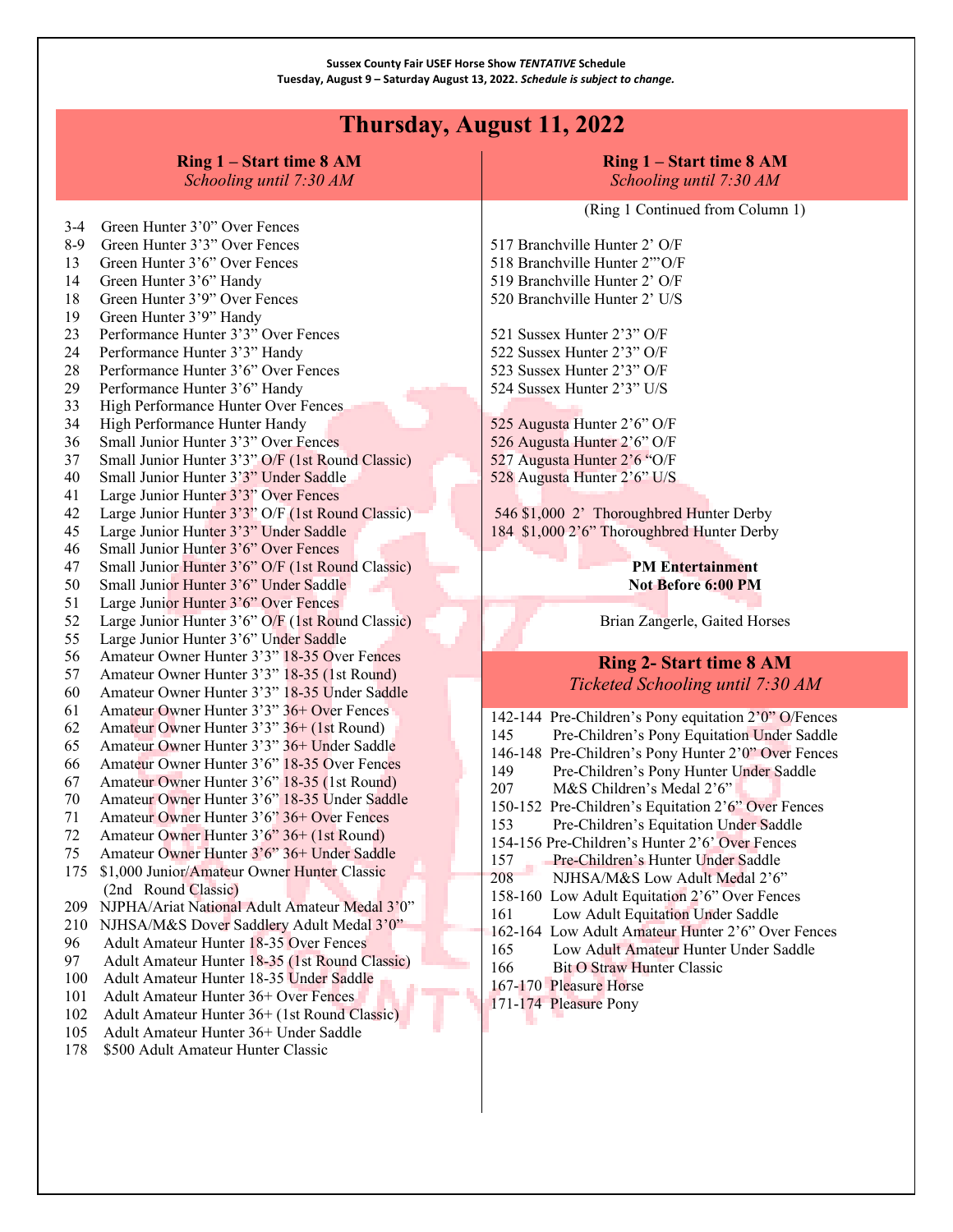### **Friday, August 12, 2022**

**Ring 1 – Start time 8 AM** *Flatwork only until 7:30 AM*

#### **Ring 2** *Ticketed Schooling until 7:30 AM*

212 .70m Jumper - 2.2.2.b 213 .70m Jumper - 2.2.2.b 214 .80m Jumper - 2.1.2.b 215 .80m Jumper - 2.1.2.b 216 .90m Jumper - 2.1.2.b 217 .90m Jumper - 2.1.2.b 218 1.0m Jumper - 2.b.2.1 219 1.0m Jumper - 2.b.2.1 220 Low Child/Adult Jumper 1.0m - 2.1.2.b 221 Low Child/Adult Jumper 1.0m - 2.1.2.b 222 NJHSA High Child/Adult Jumper 1.10m - 2.b.2.1 223 NJHSA High Child/Adult Jumper 1.10m - 2.b.2.1 224 1.15m Jumper - 2.1.2.b 225 1.15m Jumper - 2.1.2.b 227 \$1,000 1.20m Jumper - 2.b.2.1 228 \$1,000 1.20m Jumper - 2.b.2.1 233 \$1,000 Low JR/AO Jumper 1.20m - 2.b.2.1 234 \$1,000 Low JR/AO Jumper 1.20m - 2.b.2.1 230 \$1,000 1.30m Jumper - 2.1.2.b 231 \$1,000 1.30m Jumper - 2.1.2.b 236 \$1,000 Med JR/AO Jumper 1.30m - 2.1.2.b 237 \$1,000 Med JR/AO Jumper 1.30m - 2.1.2.b

239 Rost Memorial Jumper Stake 1.35m - 2.2.a/b 240 Ricci Desiderio Mini Prix .95m - 2/b

> **PM Entertainment Not Before 6: 00 PM**

> > Liberty Act

**8-10 PM** Under Pavilion Snake Oil Willie Band

∹்கூ

189 WIHS Equitaion 3'6" - Hunter Phase 38 Small Junior Hunter 3'3" Over Fences 39 Small Junior Hunter 3'3" Handy 43 Large Junior Hunter 3'3" Over Fences 44 Large Junior Hunter 3'3" Handy 48 Small Junior Hunter 3'6" Over Fences 49 Small Junior Hunter 3'6" Handy 53 Large Junior Hunter 3'6" Over Fences 54 Large Junior Hunter 3'6" Handy 58 Amateur Owner Hunter 3'3" 18-35 Over Fences 59 Amateur Owner Hunter 3'3" 18-35 Handy 63 Amateur Owner Hunter 3'3" 36+ Over Fences 64 Amateur Owner Hunter 3'3" 36+ Handy 68 Amateur Owner Hunter 3'6" 18-35 Over Fences 69 Amateur Owner Hunter 3'6" 18-35 Handy 73 Amateur Owner Hunter 3'6" 36+ Over Fences 74 Amateur Owner Hunter 3'6" 36+ Handy 98-99 Adult Amateur Hunter 18-35 Over Fences 103-104 Adult Amateur Hunter 36+ Over Fences 106 Children's Hunter Horse 14/U Over Fences 107 Children's Hunter Horse 14/U (1st Round) 108 Children's Hunter Horse 14/U Over Fences 109 Children's Hunter Horse 14/U Under Saddle 110 Children's Hunter Horse 15-17 Over Fences 111 Children's Hunter Horse 15-17 (1st Round) 112 Children's Hunter Horse 15-17 Over Fences 113 Children's Hunter Horse 15-17 Under Saddle 179 \$500 Children's Hunter Horse Classic 205 NJPHA Child Pony/M&S Sm-Med Pony Medal 114 Children's Hunter Pony Sm-Med Over Fences 115 Children's Hunter Pony Sm-Med (1st Round) 116 Children's Hunter Pony Sm-Med Over Fences 117 Children's Hunter Pony Sm-Med Under Saddle 206 NJPHA Child Pony/M&S Large Pony Medal 118 Children's Hunter Pony Large Over Fences 119 Children's Hunter Pony Large (1st Round) 120 Children's Hunter Pony Large Over Fences 121 Children's Hunter Pony Large Under Saddle 180 \$500 M&S/NAL/WIHS Children's Pony Classic